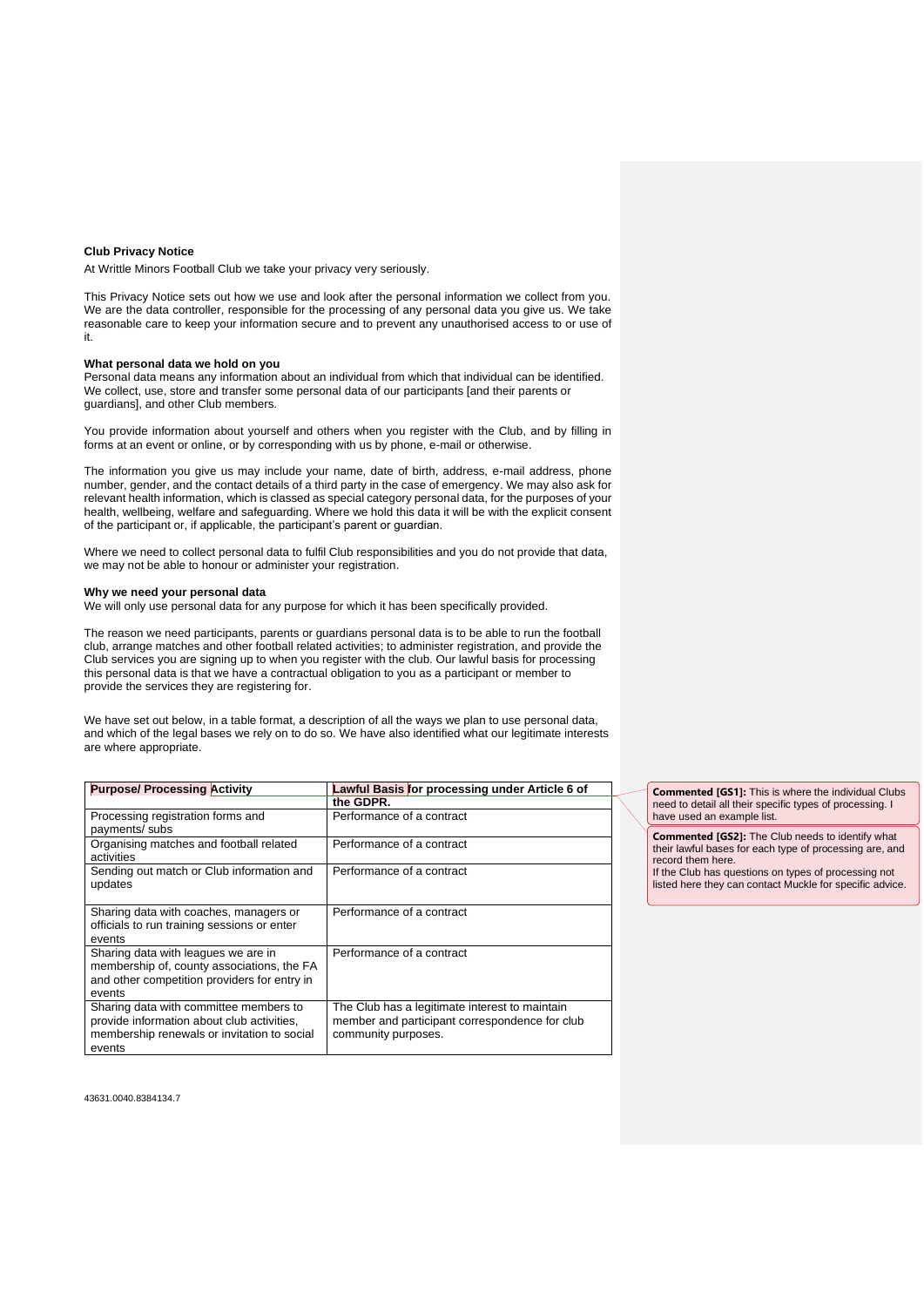| Sharing data with third party service or<br>facility providers                                                 | The Club has a legitimate interest to run the<br>organisation efficiently and as it sees fit. Provision of<br>some third party services is for the benefit of the<br>Club, participants and its members.                                                   |
|----------------------------------------------------------------------------------------------------------------|------------------------------------------------------------------------------------------------------------------------------------------------------------------------------------------------------------------------------------------------------------|
| Sharing anonymised data with a funding<br>partner as condition of grant funding e.g.<br><b>Local Authority</b> | The Club has a legitimate interest to run the<br>organisation efficiently and as it sees fit. Application<br>for funding is a purpose that benefits the Club,<br>participants and its members.                                                             |
| Publishing match and league results                                                                            | Consent. We will only publish your personal data in<br>a public domain, including images and names, if you<br>have given your consent for us to do so. In the case<br>of children under the age of 13 then only with written<br>consent of parent/quardian |
| To ensure we understand possible health<br>risks                                                               | Consent. We will only process details on your<br>medical history with your consent.                                                                                                                                                                        |
| Sharing data with the NHS Test and Trace<br>service                                                            | Consent and Vital Interest. We will only share data<br>with this service for a period covering the previous<br>21 days from the stated date provided by the NHS<br>service.                                                                                |

## **Who we share your personal data with**

When you register with the Club, your information, if you are a coach, volunteer, other participant, parent or guardian will be entered onto the Whole Game System database, which is administered by the FA. We also pass your information to the County FA and to leagues to register participants and the team for matches, tournaments or other events, and for affiliation purposes.

We may share your personal data with selected third parties, suppliers and sub-contractors such as referees, coaches or match organisers. Third-party service providers will only process your personal data for specified purposes and in accordance with our instructions.

We may disclose your personal information to third parties to comply with a legal obligation; or to protect the rights, property, or safety of our participants, members or affiliates, or others.

The Club's data processing may require your personal data to be transferred outside of the UK. Where the Club does transfer your personal data overseas it is with the sufficient appropriate safeguards in place to ensure the security of that personal data.

### **Protection of your personal data**

We have put in place appropriate security measures to prevent your personal data from being accidentally lost, used or accessed in an unauthorised way, altered or disclosed.

## **How long we hold your personal data**

We keep personal data on our participants and members while they continue to be a participant or member or are otherwise actively involved with the Club. We will delete this data one year after a participant and their parents or guardians have left or otherwise ended their membership or affiliation, or sooner if specifically requested and we are able to do so. We may need to retain some personal data for longer for legal or regulatory purposes. The personal data that is stored on Whole Game System is subject to their privacy policy so we advise you review that policy together with this notice. If you would like your personal data to be deleted from Whole Game System then please contact them.

# **Your rights regarding your personal data**

As a data subject participants and their parents or guardians may have the right at any time to request access to, rectification or erasure of your personal data; to restrict or object to certain kinds of processing of their personal data, including direct marketing; to the portability of your personal data and to complain to the UK's data protection supervisory authority, the Information Commissioner's Office about the processing of your personal data.

**Commented [CP3]:** Insert time period. The GDPR principle here is that personal data should not be kept for longer than is necessary for the purpose for which it was originally collected. Therefore, you cannot keep information after you have finished using it for an unlimited time period.

43631.0040.8384134.7